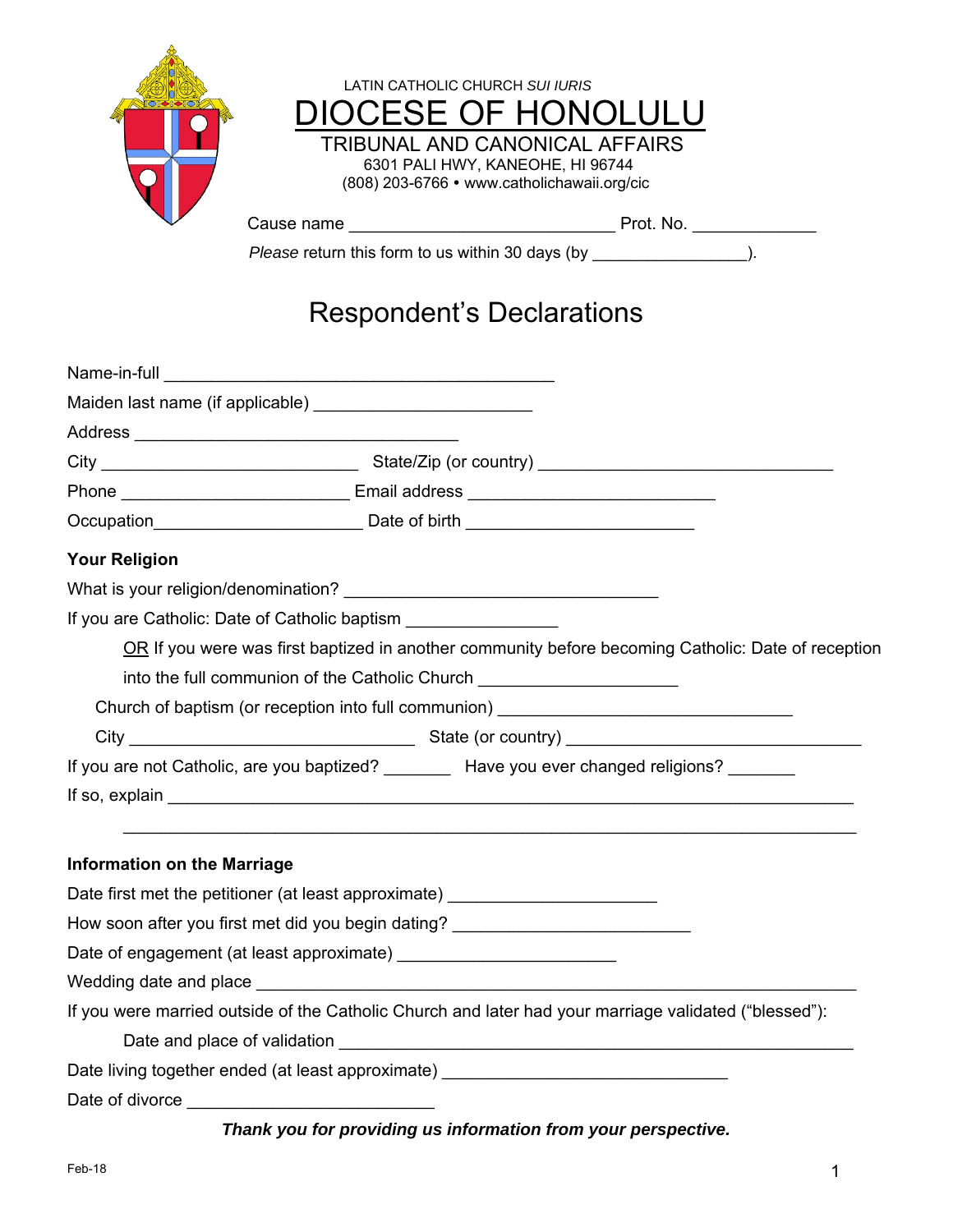## **Childhood and Teenage Years**

Describe your childhood home life. Describe your teen years. Where there any problems or difficulties?

Please describe your religious upbringing and practice.

Is there a history of divorce in your family? (Explain)

#### **Dating Period**

What did you learn about the petitioner's home life, childhood and teenage years before you got married?

How well did you get to know each other's personalities before marriage? (Explain)

What was the quality of your personal communication before the marriage? Could each of you talk about private, intimate matters? (Explain)

Did you live together before marriage? If so, why did you decide to do so? When did you begin to cohabit? Was it before or after you were engaged? Did it influence your decision to marry? (Explain)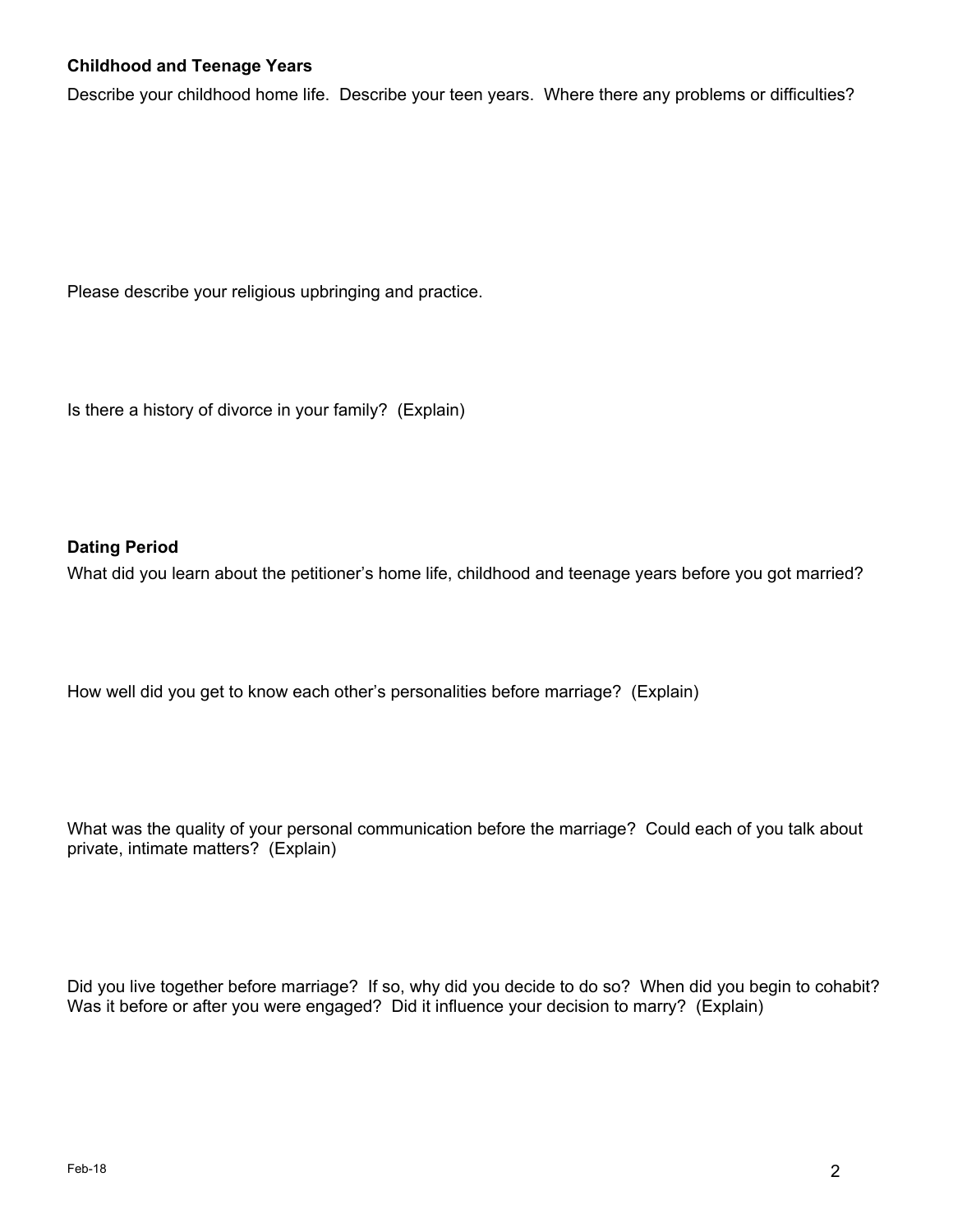Was there a pregnancy before marriage? If so, did it occur before or after you had decided to marry? Did it influence your decision to get married? (Explain)

Before you got married, describe the discussions you had about marriage and divorce. What beliefs about marriage did you agree on while dating and engaged? Which beliefs about marriage did you disagree on? Did you discuss spending the rest of your life together and growing old together? (Explain)

Did you or the petitioner ever date anyone else while the two of you were dating? While engaged? (Explain)

Before the marriage, did you ever discuss what would happen if there was infidelity once married? (Explain)

What problems, if any, occurred before the marriage? Was there any abuse that took place while you were dating or engaged? Describe any breakups that took place before the marriage. (Explain)

What was your idea of marriage at the time you were dating and engaged? Have your ideas of marriage changed since then? (Explain)

Please describe the use of alcohol or drugs by each of you during the dating and engagement period.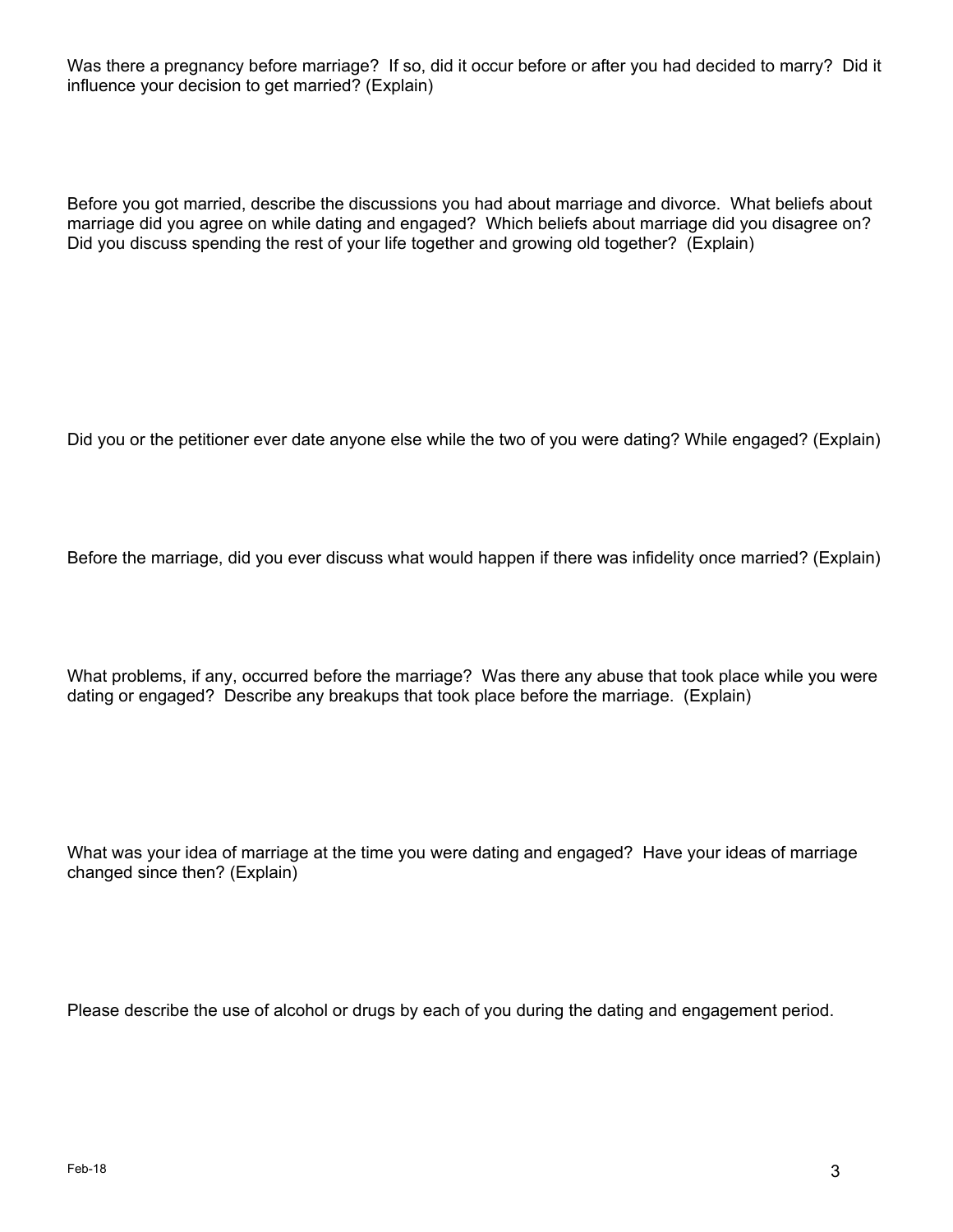#### **Engagement**

Describe how the engagement (or decision to get married) took place.

What discussions did you and the petitioner have concerning children while you were dating or engaged? Did you discuss parenting roles and styles?

What discussions did you and the petitioner have concerning household responsibilities and finances while you were dating or engaged? What did you agree upon ahead of time?

What discussions did you and the petitioner have concerning religious practice before the marriage?

Were there periods of time while you were dating and engaged that you were separated due to work, school, military service, etc.? If so, explain.

Describe any problems, including breakups, which occurred during the engagement period.

Did anyone discourage you from getting married? Did anyone encourage you or pressure you to get married? If so, explain.

Were there any immigration issues, deadlines due to military transfers or deployments, or other factors that influenced the timing of the marriage?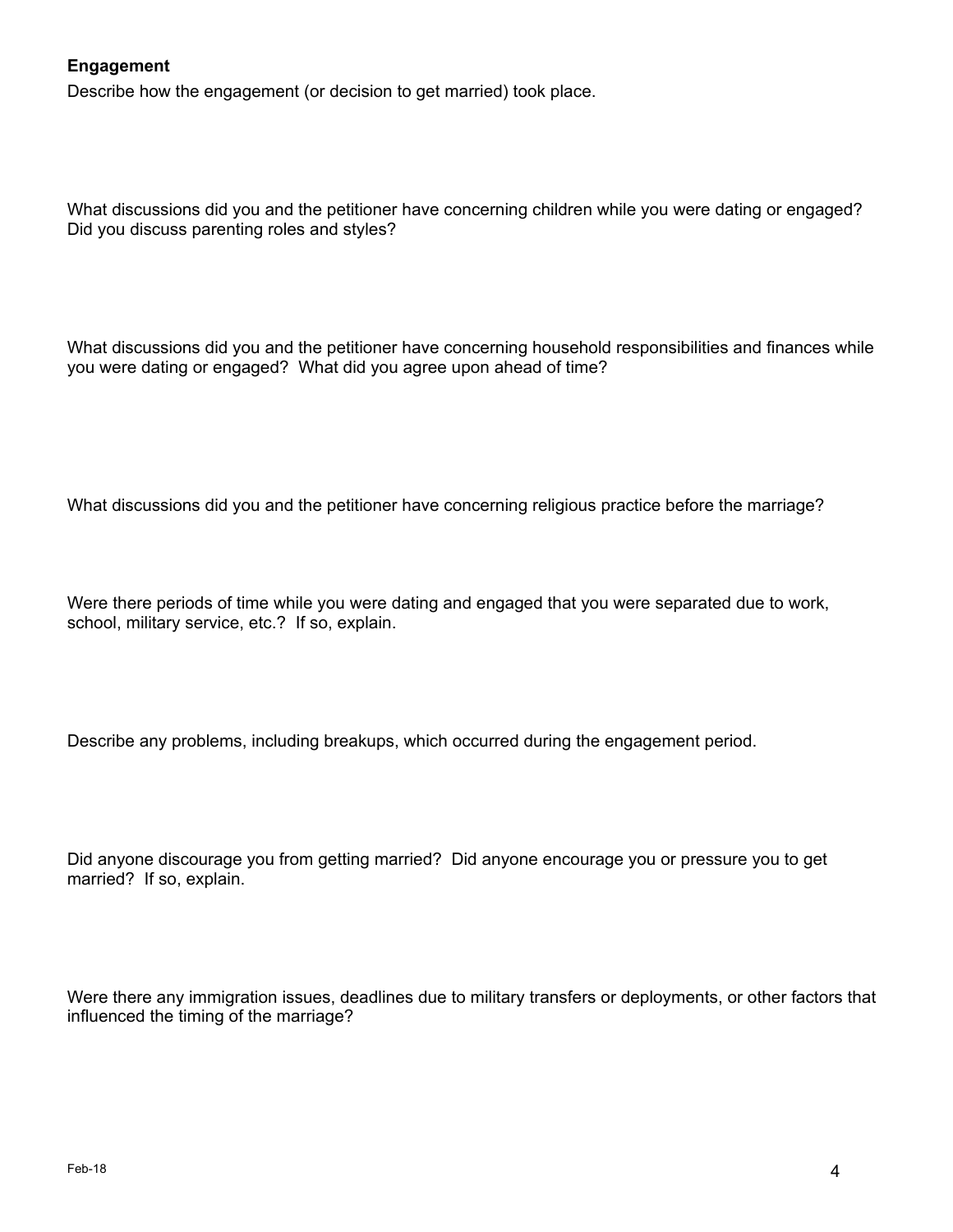Did anything unusual happen at the rehearsal or on the wedding day? If so, explain. What was the honeymoon like?

| If you first married civilly and then had your marriage validated (or "blessed") in the Catholic<br>Church, complete this box. Otherwise, leave this box blank.  |  |  |
|------------------------------------------------------------------------------------------------------------------------------------------------------------------|--|--|
| 1. Whose idea was it have the marriage validated? What were the reasons for the validation? Why<br>didn't you get married in the Catholic Church originally?     |  |  |
| 2. What was your understanding of the purpose of the validation ceremony? What was your<br>attitude toward having the marriage validated in the Catholic Church? |  |  |
| 3. Did the validation ceremony make any difference in your relationship? (Explain)                                                                               |  |  |

### **During the Marriage**

Did anything change about the petitioner after the marriage took place? Did anything about him/her come as a surprise after marriage? How soon did problems begin in the marriage? (Explain)

Were any children born of the marriage? If not, why did you not have children? What method of family planning was used during the marriage? (e.g., natural family planning, certain forms of artificial contraception) How consistently was it used?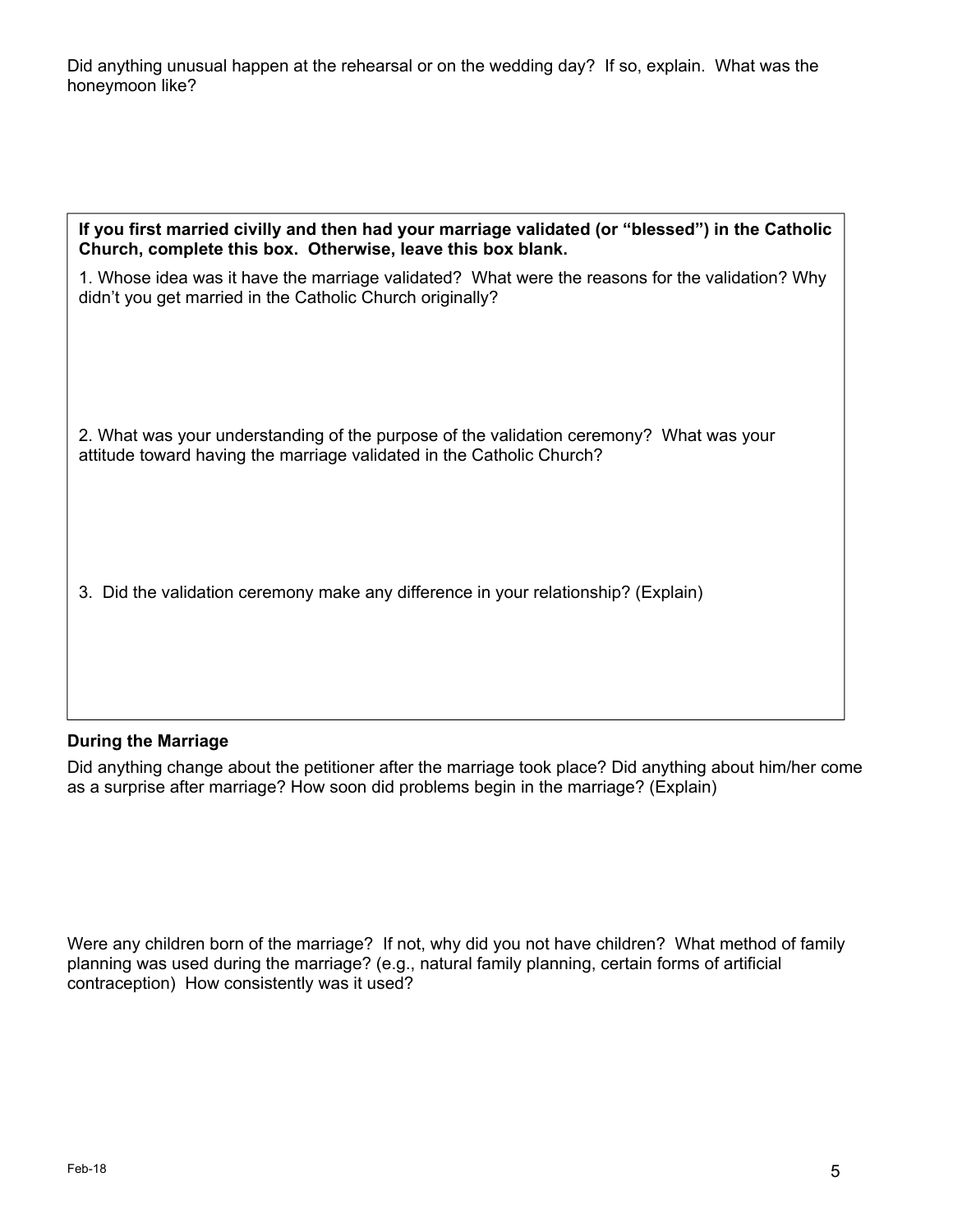Describe how each party fulfilled parental responsibilities toward your children.

Describe the problems of the marriage.

Did either party have difficulty maintaining employment? Did both parties share responsibilities in maintaining the household? How were finances managed during the marriage? Were there any financial difficulties?

Was there any infidelity by either of you during the marriage? If so, when did it first occur?

Describe the breakup and any efforts at counseling and reconciliation.

I, I, Allem Community (interview of the answers which I have given intervals) and the answers which I have given on the attached sheets of paper are the whole truth and nothing but the truth. So help me God.

\_\_\_\_\_\_\_\_\_\_\_\_\_\_\_\_\_\_\_\_\_\_\_\_\_\_\_\_\_\_\_\_\_\_\_\_\_\_\_\_\_\_\_ \_\_\_\_\_\_\_\_\_\_\_\_\_\_\_\_\_\_\_\_\_

 $\frac{1}{2}$  ,  $\frac{1}{2}$  ,  $\frac{1}{2}$  ,  $\frac{1}{2}$  ,  $\frac{1}{2}$  ,  $\frac{1}{2}$  ,  $\frac{1}{2}$  ,  $\frac{1}{2}$  ,  $\frac{1}{2}$  ,  $\frac{1}{2}$  ,  $\frac{1}{2}$  ,  $\frac{1}{2}$  ,  $\frac{1}{2}$  ,  $\frac{1}{2}$  ,  $\frac{1}{2}$  ,  $\frac{1}{2}$  ,  $\frac{1}{2}$  ,  $\frac{1}{2}$  ,  $\frac{1$ 

Your signature Date